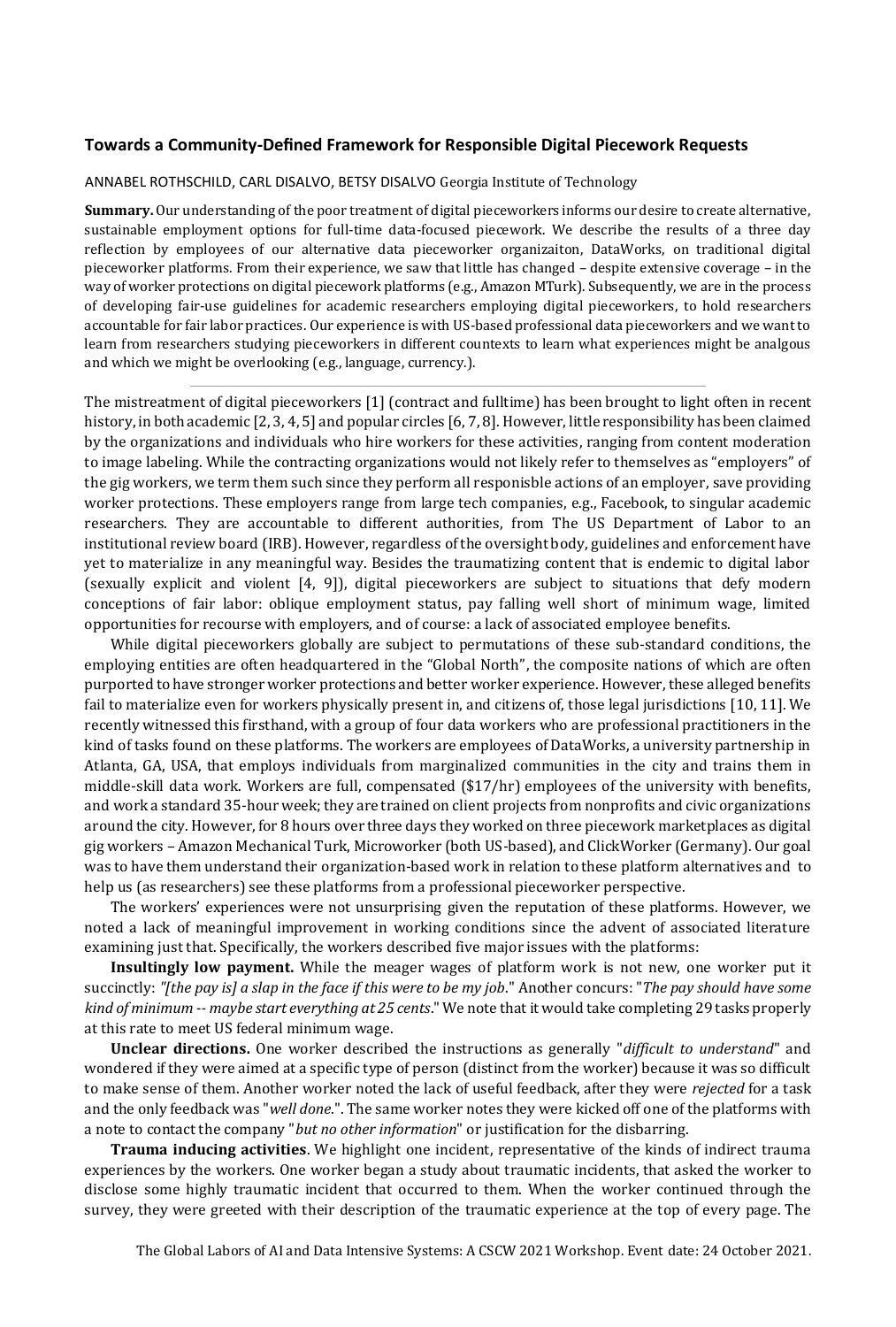worker relayed how they were constantly confronted with this re-exposure and, speaking after the study was complete, related that it was "*a lot to unpack that trauma for 30 cents.*"

**Malicious postings and dangerous web activity**. "*Some of them are kind of weird*," a worker surmised, describing postings that asked the worker to upload selfies and another that asked for a copy of the worker's government ID. "*Think it's kinda sketch but I'll do it*," another worker said of tasks that required them to open new browser windows to a provided link.

**Lack of transparency around payment**. One worker related how they were fairly certain they'd done three tasks correctly (Googling a particular term and recording when a given website appeared in the results) but did not receive payment for any of them. Further, all workers reported they were confused about when they would be paid for approved work, what the approval timeline was, and were unable to find useful information to address it. On the platforms making it difficult to see what tasks were even completed, including the name of the task, to track payment, one participant remarked on this inflexibility of the platform: "*Yo what? That's the most basic thing!*"

On the experience at large, one participant questions: "*Can you even use this...can you put it on your resume, is it respected work?*" We are interested in alternate models for piecework contracting for just this reason: to raise the profile of digital piecework and protect pieceworkers. We question whether the platforms the participants used should even be allowed in academic research, until fair requestor practices – to protect and elevate workers – can be enforced. However, our work so far is centered in the United States; we are curious to hear whether these platforms facilitate meaningful employment in other regions of the world, particularly the "Global South".

If so, we are eager to learn what additional challenges are faced by workers in the "Global South" (e.g., currency, language, employment issues). We want to incorporate these concerns into the preliminary guidelines we currently working on designing to enforce more ethical use of piecework platforms in academic research. We hope, too, to share the both the successes and challenges of digital piecework encountered in DataWorks, as an alternative piecework venues, and gain some preliminary understanding of whether such a model would be suited (or not) to other geographies. Ultimately, we hope to learn from other scholars about how they understand the affects of digital gig work in the "Global South" and whether it matches the promise of such work in the United States, as described by one worker (on why they might considering working on piecework platforms): "*Money aside, it gives a sense of freedom -- it's up to you what you want to make. Don't have to do anything anyone says except what you want to do. It's a way to make money fast.*"

## **REFERENCES**

- [1] Niloufar Salehi, Lilly C. Irani, Michael S. Bernstein, Ali Alkhatib, Eva Ogbe, Kristy Milland, and Clickhappier. 2015. We Are Dynamo: Overcoming Stalling and Friction in Collective Action for Crowd Workers. *Proceedings of the 33rd Annual ACM Conference on Human Factors in Computing Systems*. Association for Computing Machinery, New York, NY, USA, 1621– 1630. DOI:https://doi.org/10.1145/2702123.2702508
- [2] Silberman, M. Six and Irani, Lilly, Operating an Employer Reputation System: Lessons from Turkopticon, 2008-2015 (February 8, 2016). Comparative Labor Law & Policy Journal, Forthcoming, Available at SSRN: <https://ssrn.com/abstract=2729498>
- [3] Lilly C. Irani and M. Six Silberman. 2013. Turkopticon: interrupting worker invisibility in amazon mechanical turk. *Proceedings of the SIGCHI Conference on Human Factors in Computing Systems*. Association for Computing Machinery, New York, NY, USA, 611–620. DOI:https://doi.org/10.1145/2470654.2470742
- [4] Roberts, S. T. (2019). *Behind the screen: Content moderation in the shadows of social media*. Yale University Press.
- [5] Gillespie, T. (2018). *Custodians of the internet: Platforms, content moderation, and the hidden decisions that shape social media*. Yale University Press.
- [6] Rani Molla. "More Americans Are Taking Jobs without Employer Benefits like Health Care or Paid Vacation." *Recode*, Vox, 3 Sept. 2021, www.vox.com/recode/22651953/americans-gig-independent-workers-benefits-vacation-health-careinequality.
- [7] Burcu Gültekin Punsmann. "What I Learned from Three Months of Content Moderation for Facebook in Berlin." *Süddeutsche Zeitung Magazin*, 6 Jan. 2018, www.sz-magazin.sueddeutsche.de/internet/three-months-in-hell-84381.
- [8] Adam Satariano and Isaac Mike. "The Silent Partner Cleaning up Facebook for \$500 Million a Year." *The New York Times*, The New York Times, 31 Aug. 2021, www.nytimes.com/2021/08/31/technology/facebook-accenture-contentmoderation.html?searchResultPosition=92.
- [9] "The Cleaners." directed by Hans Block, and Moritz Riesewieck, produced by Christian Beetz, Georg Tschurtschenthaler, and Gebrueder Beetz Filmproduktion, Cinephil, 2018. Alexander Street, https://video.alexanderstreet.com/watch/thecleaners
- [10] Lowrey, Annie. "The Truth about the Gig Economy." *The Atlantic*, Atlantic Media Company, 14 Jan. 2019, [www.theatlantic.com/ideas/archive/2019/01/gig-economy-isnt-really-taking-over/580180.](http://www.theatlantic.com/ideas/archive/2019/01/gig-economy-isnt-really-taking-over/580180)
- [11] Dubal, Veena, A Brief History of the Gig (2020). Dubal, Veena. "A Brief History of the Gig." Logic Magazine. Issue 10: Security. May 4, 2020., UC Hastings Research Paper Forthcoming, Available at SSRN[: https://ssrn.com/abstract=3649694](https://ssrn.com/abstract=3649694)

The Global Labors of AI and Data Intensive Systems: A CSCW 2021 Workshop. Event date: 24 October 2021.